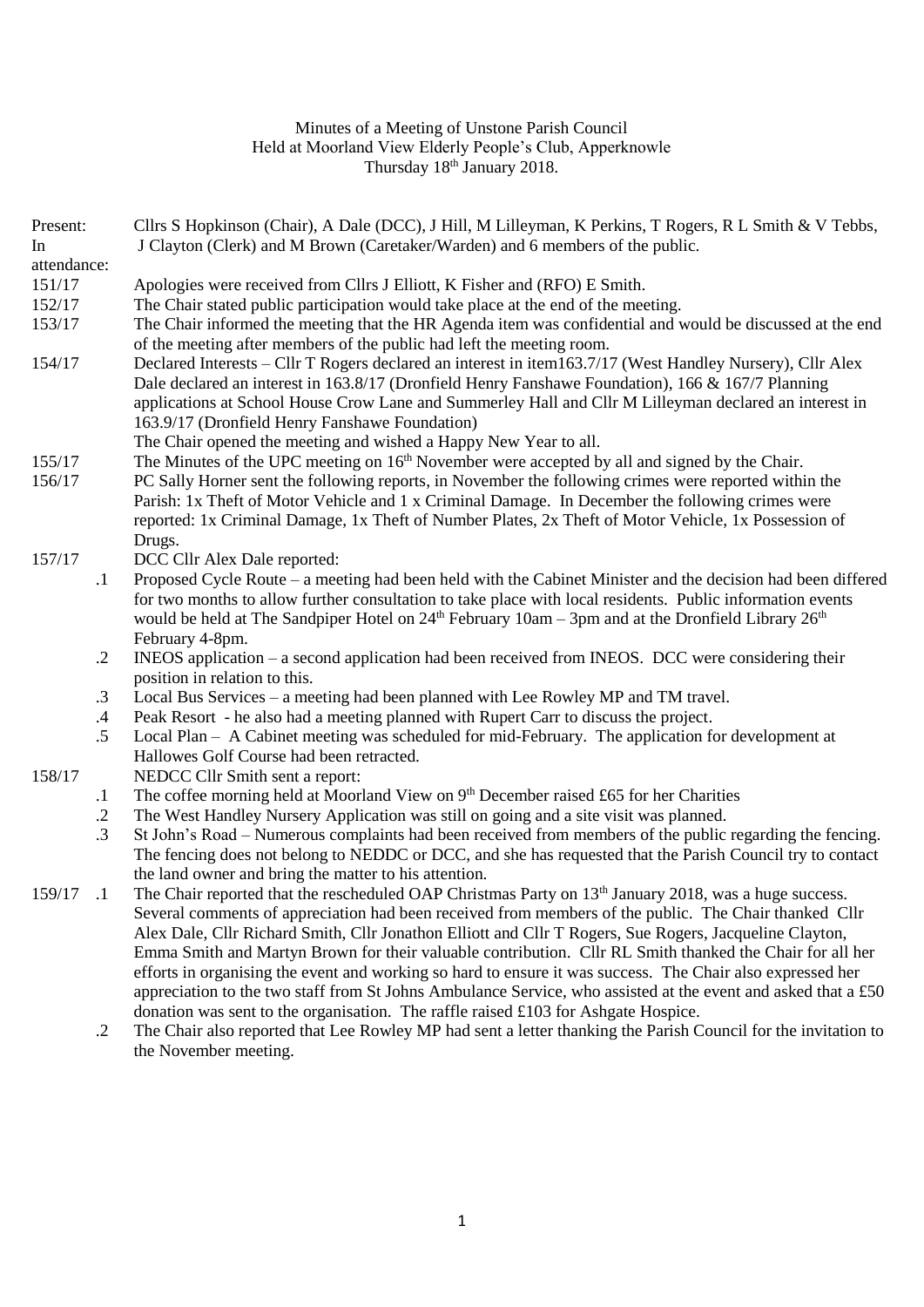- 160/17 The Clerk reported the following:
	- .1 Lee Rowley MP had sent his surgery dates, these had been advertised on the parish notice boards.
	- .2 A complaint had been received from a member of the public regarding the War Memorial, the Caretaker was looking into removing algae, the Clerk was sourcing jet washing contact, and anticipated the work would take place in Spring.
	- .3 Environmental Agency are undertaking tree work along the River Drone form 2nd January 2018 this is anticipated to last 4-5 weeks.
		- Library Bus service Sheffield Rd at Unstone 2.45-3.20pm 12 Feb, 12 Mar & 9th April
	- .4 ACRE Village Hall event at Baslow 23rd January at 11am, Clerk attending and would report findings back to
	- .5 the next meeting.
	- .6 District and Parish Meeting to be held at Wingerworth,  $7<sup>th</sup>$  March at 6pm, DALC conference 17<sup>th</sup> April Derby,
	- .7 training dates, Cllrs should inform the Clerk if considering attending either event. Donations - requests had been received for donations from Derbyshire Unemployed Workers Centre and
	- .8 Derbyshire Children's Holiday Centre. Cllrs asked for a £50 donation be made to each organisation.
	- .9 Defra Advice on keeping Chickens and Ducks safe against bird flu, information has been placed on the UPC
	- .10 website

## 161/17 Actions from last meeting

- .1 Citation - NALC had been asked to provide legal advice on the matter, the Clerk would chase the matter up. Hundall Dog bin. Three replies had been received from local residents. the Clerk had taken advice from
- .2 NEDDC and the best location would be on Windmill Lane. Cllrs approved the provision of a dog bin at that location, at a cost of £250 +VAT.
- .3 School Parking, a letter had been written to the Headteacher in relation to the complaint raised and reiterated the offer of the use of car park at the Hall for this purpose.
- .4 GDPR - Cllrs agreed that DALC should be contacted regarding the provision of the audit service in relation the new legislation, which takes effect in May 2018. The approximate cost of this service is £300.
- 162/17 It was noted that DALC Circulars and all relevant correspondence had been circulated, copies were available from the Clerk

## 163/17 Items Raised by Councillors.

- .1 Cllr RL Smith raised serious concerns regarding the current situation at the car wash in Unstone, as cars are being cleaned on the footway, effecting pedestrian's ability to pass safely. The Clerk would raise the matter with DCC and report back to the next meeting
- .2 INEOS- the Council noted that INEOS had appealed to the Secretary of State in respect of Derbyshire County Council not reaching a decision on their original application.
- .3 Cycle Path Cllrs recommended that local residents attend the Information Events and ensure that they make their views known. The Clerk added that the Project team had confirmed that monies allocated to the project could not be used for community transport.
- .4 Peak Resort The Chair asked that Mr Rupert Carr be asked to attend the February meeting, in order to provide an update
- .5 Telephone Box Update, the Highways Dept at DCC had carried out an inspection on the telephone box at the intersection of Church Street and B6057 and recommended it removal. Cllrs agreed that the box be removed due to its condition and asked that quotations be requested for this work. The Clerk stated that any contractor should meet DCC's stipulations and also confirmed the BT would be asked to cut off the electricity supply ASAP.
- .7 West Handley Nursery the application is still being considered by the Planning Dept. The Clerk added that the Planning Dept had confirmed that Planning Law places strict restriction on caravans within green field sites, such as this.
- .8 Dronfield Henry Fanshawe Foundation Cllr Lilleyman reported that the Foundation making changes to it's constitution, which would result in a smaller number of members in future. Cllr Dale added that the changes were felt to be in the best interests of the trust in the long term. Cllr Lilleyman confirmed that the Foundation had it's own complaints procedure, which could be invoked if necessary.
- .9 Joint Burial Committee Update. Cllr Lilleyman reported that at the last meeting, in view of guidance from NALC it was unanimously decided that the committee be incorporated into the Joint Burial Committee, within the Dronfield Town Council accounting system. It was also agreed that Unstone Parish Council's representation on the Committee should be reduced from three members to one, which is more presentation of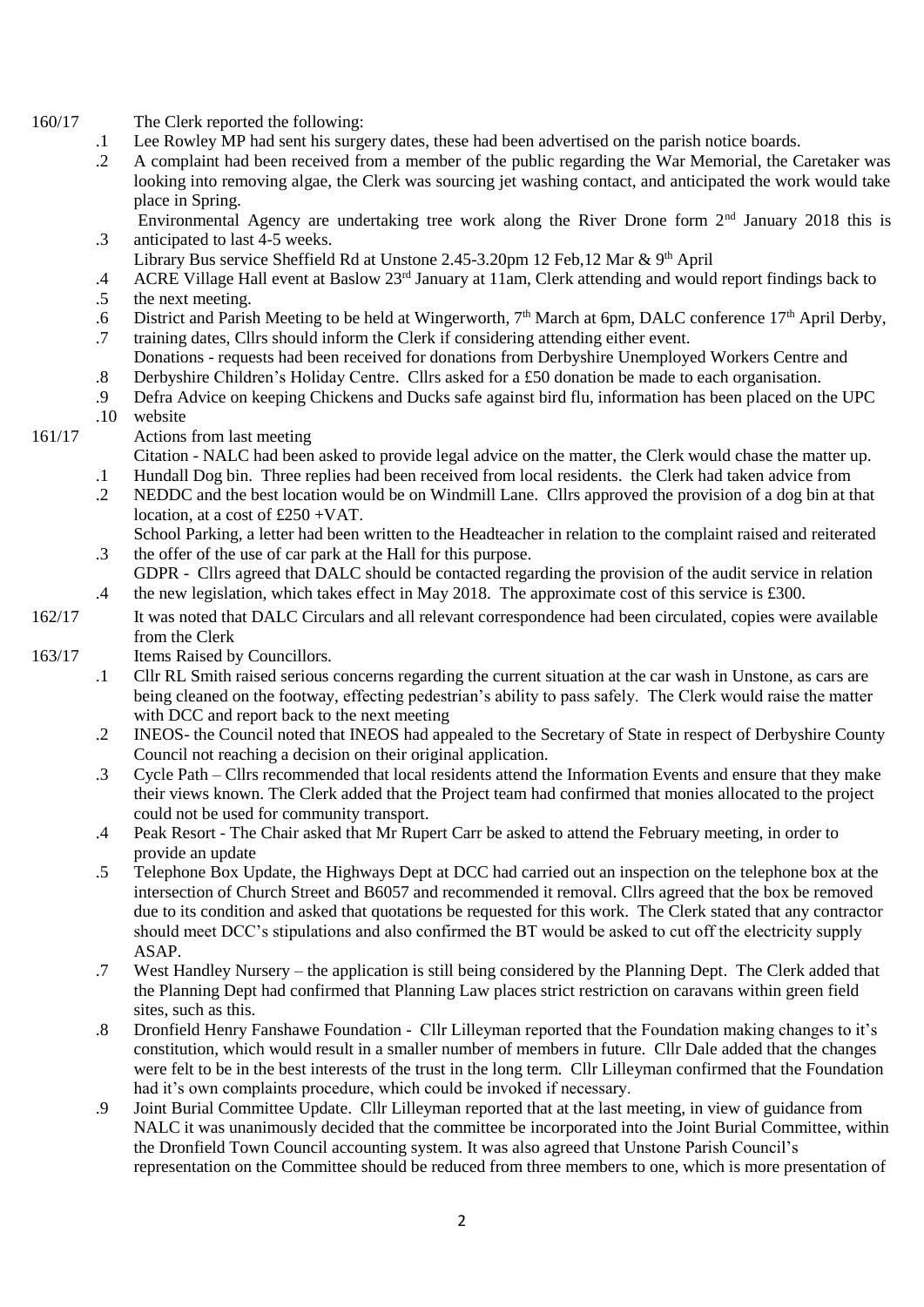contribution. It was agreed that Cllr Lilleyman should continue to represent UPC on the burial committee. Approval was granted for Cllr Lilleyman facilitate the changes. A report had been received from the Clerk at DTC which details the outcome of the meeting. The Chair expressed her extreme disappointment that UPC had not been consulted before these changes had been raised at the meeting and asked that UPC are fully consulted in future. *Clerk's Note: this has been brought to the attention of the Clerk at DTC and Cllr Lilleyman's membership of the Committee has also been confirmed.*

164/17

- .1 Parish Facilities – Caretakers Report: Regular checks on all grit bins, dog bins, bus stops, notice boards, play areas had been carried out.
- .2 Refurbishment of benches was ongoing
- .3 Mole problem at Whittington play area required attention, several quotes had been received. Cllrs agreed to use the services of Derbyshire Mole Control.
- .4 See-saw at St John's is getting ready for replacement in the near future, The Clerk confirmed the RFO had allocated funds for this in the new fiscal year.
	- St John's the remedial work at St John's had been completed.

Grit Bins – the UPC had been filled, however the DCC owned bins needed replenishment. The Clerk would raise the issue with DCC.

- 165/17 RFO's Report.
	- .1 The RFO's report had been circulated and was approved. The Cheque /BAC's request for January- £7496.22 was unanimously approved along with the current income sheet and bank reconciliation.
- 166/17 Planning Applications.
	- .1 17/01240/FL | Application for change of use of land from agricultural to mixed use for grazing horses and livestock with creation of new field access | Land North West of Hill Crest Westfield Lane Middle Handley
	- .2 17/01307/FLH | Proposed replacement of rear extension with single and two storey rear extension | School House Crow Lane Unstone Dronfield S18 4AL
	- .3 17/01268/FL | Application for greenhouse | The Derek Oldman Memorial Ground Windmill Lane Hundall
- .4 Apperknowle Dronfield S18 4BQ 17/01240/FL | Application for change of use of land from agricultural to mixed use for grazing horses and livestock with creation of new field access | Land North West Of Hill Crest Westfield Lane Middle Handley 167/17 No concerns were raised regarding the above Planning Applications
	- .1 17/01018/LDC | Application for lawful development certificate for retention of openings not in accordance with approved plans | Summer Hill Barrack Road Apperknowle Dronfield S18 4AU – certificate issued
	- .2 17/01129/FLHPD | Application under the neighbour notification scheme for a single-storey rear extension | 8 North Close Unstone Dronfield S18 4DX – permitted development
	- .3 17/01043/FL | Application for replacement of existing conservatory and store with new garden room (Listed Building/Conservation Area) (Amended Plans) | Summerley Hall Summerley Lower Road Apperknowle Dronfield S18 4BB - conditionally approved
	- .4 17/01044/LB | Application for replacement of existing conservatory and store with new garden room (Listed Building/Conservation Area) (Amended Plans) | Summerley Hall Summerley Lower Road Apperknowle Dronfield S18 4BB – conditionally approved
	- .5 17/01136/FL | Application to vary condition 15 of planning permission 14/01237/FL to amend plans to allow installation of slim section dark grey/black powder coat aluminium windows (Conservation Area/Affecting the setting of a Listed Building) | Elm Tree Farm Summerley Road Summerley Apperknowle Dronfield S18 4BA – conditionally approved
	- .6 17/01081/FL | Application for change of use of domestic curtilage for mixed agricultural and domestic use with construction of a barn | Holly Tree House Westfield Lane Middle Handley Sheffield S21 5RY – application refused
	- .7 17/01150/FL | Proposed open plan agricultural building extensions for storage of fodder and implements | Hardwick House Farm Windmill Lane Hundall Apperknowle Dronfield S18 4BT – conditionally approved
	- .8 17/01092/FLH | Application for two-storey side extension and new hardstanding (Amended Title) | 1 North Close Unstone Dronfield S18 4DX – conditionally approved 17/00881/FL | Application to convert barn into dwelling with addition of an extension to the east elevation (Revised Scheme of 16/00699/FL) (Conservation area) (Affecting setting) | Summerley Hall Summerley Lower Road Apperknowle Dronfield S18 4BB – conditionally approved DP removed